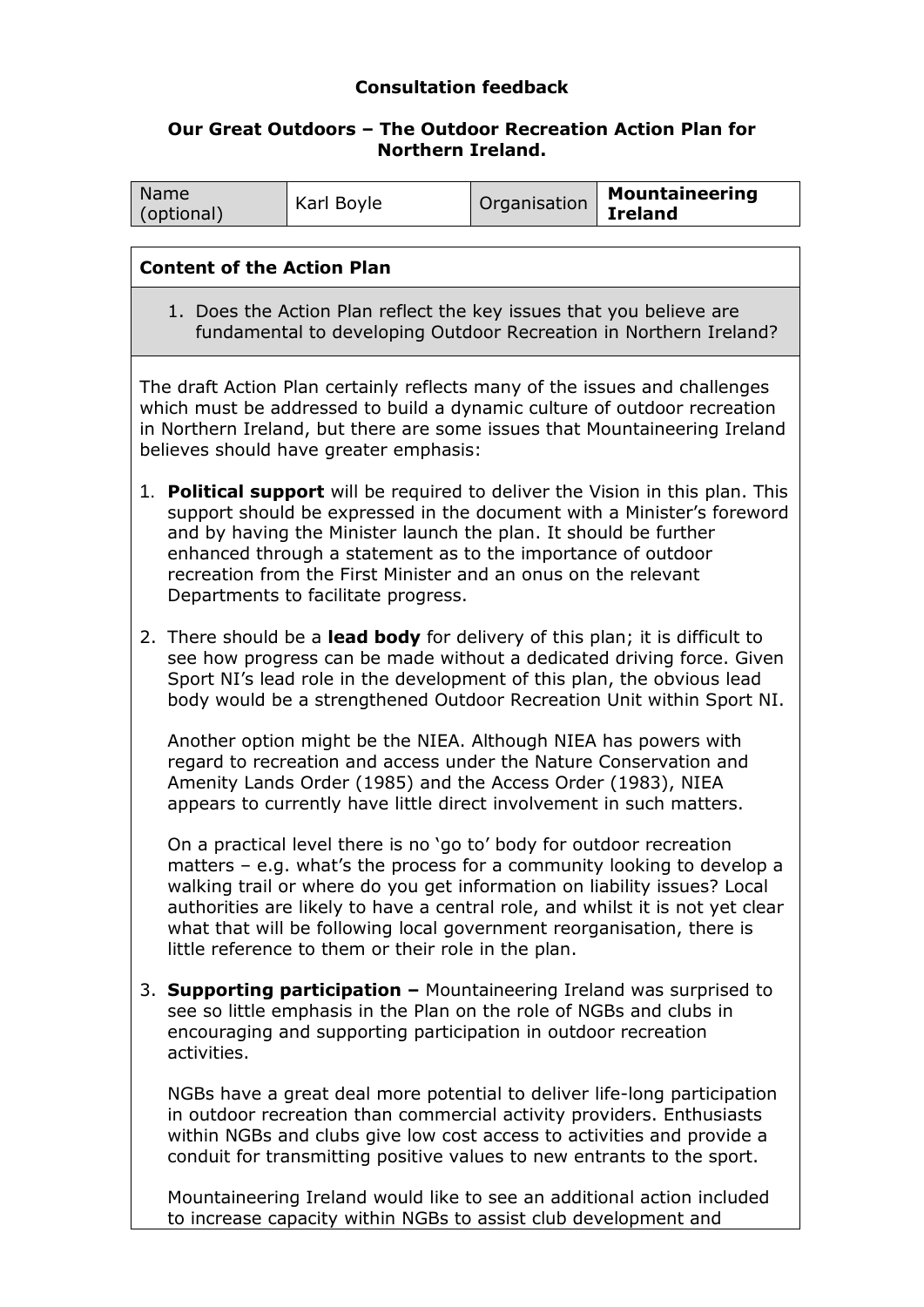renewal, support volunteers within clubs and engage with informal groups and individual participants so as to deliver responsible, longterm participation in outdoor recreation.

4. **Funding** – Further to the need for political support identified in 1 above, there is also a need for Government to lead investment in outdoor recreation; the healthcare savings alone would justify this. A clear commitment by Government to part-fund this plan would help in leveraging funding from other sources.

The comments preceding the Funding Actions mention that funding is crucial for the development and maintenance of 'infrastructure'. While infrastructure is required in places, often what is needed is capital investment to protect the natural environment from the impact of recreational activity, e.g. to repair eroded upland paths. There is also need for current investment in areas such as recreation management.

- 5. **Access -** Undoubtedly the greatest barrier to the achievement of the vision in the Outdoor Recreation Action Plan is the difficulty, and lack of clarity, regarding access to the countryside. The failure of the 1983 Access Order to deliver a reasonable network of public rights of way and public paths, as well as improved access to open country, must be addressed as a priority. While difficult to prove, it is likely that the desire for more recreation facilities that emerged in the consultation process in part reflects the poor availability of access to the Northern Ireland countryside; the pattern of recreation activity would probably be quite different with better access.
- 6. **Care for the environment** Although there are references within the plan to sustainability, environmental responsibility etc, there is a strong sense that the environment is seen as a resource and a tourism product. There should be greater emphasis on the fact that the natural environment is finite in its extent and inherently fragile. Every action in the plan should be proofed for its impact on the natural environment and wild or semi-wild landscapes.

Mountaineering Ireland would like to see the word 'protecting' included in the third point within the Vision, to help recreational users appreciate their responsibility towards the environment, this might work best as '…play their part in protecting, maintaining and enhancing that environment.'

7. **Training –** It is Mountaineering Ireland's view that there is a theme missing from Section 6. There is no reference in this section to the spirit of outdoor recreation – the values of adventure and self-reliance – and the need for further development of the training and award schemes within outdoor recreation activities. These form the enabling framework upon which a sustainable culture of outdoor recreation can be built, e.g. they underpin Adventuremark accreditation. NGBs have a key role in providing this framework and ensuring that it operates effectively. It is also strange that the plan makes no mention of the role of the National Outdoor Training Centre. Mountaineering Ireland believes this area requires further consideration and we would be willing to contribute to the identification of actions to deliver on this theme.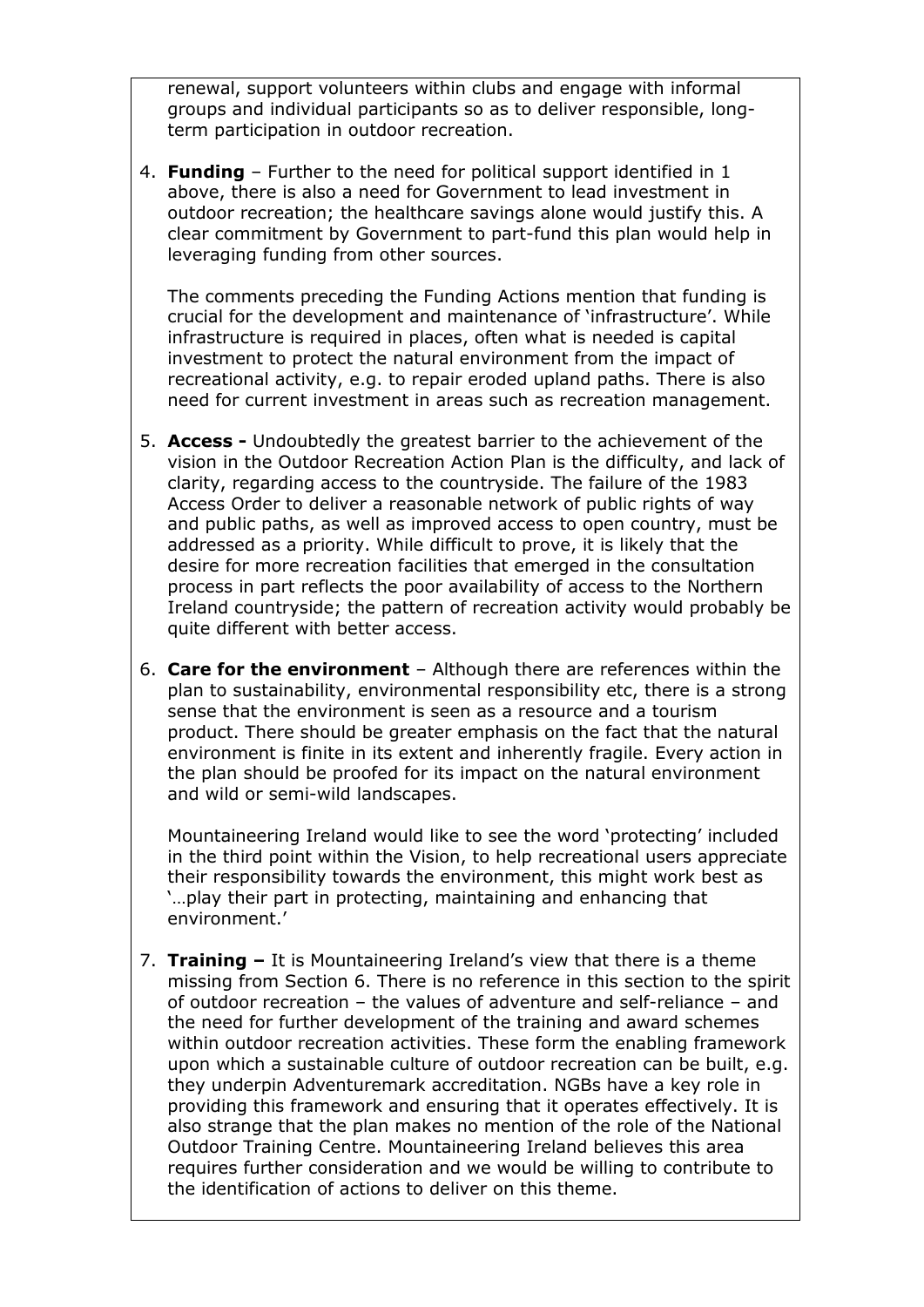8. Are there any changes that you feel need to be made to the detailed actions? Please highlight any specific sections to which your comments relate.

## **General comments on actions:**

- There are many actions within the plan that would benefit from NGB involvement, however the partner column seems to include no reference to NGBs or to the proposed National Forum.
- The timescales for actions need to be updated.

# **Specific comments:**

**A1** – There is need for senior representation from all partners and staff support (see 2 above) if the SORG is to be effective and particularly to address the policy and legislation actions. It would also be healthy to have NGB input to the SORG to ensure there is a focus on recreation, not just activity tourism. It might be possible to address this by having representatives from the National Forum on the SORG.

**A2** – Mountaineering Ireland would like to see further detail included on this action. The National Forum might better be referred to as the National Outdoor Recreation Forum.

**D1** – Mountaineering Ireland suggests the wording of the action be expanded to include access and land ownership.

**D7** - This action needs further explanation. Mountaineering Ireland would be concerned about any proposal that brings additional signage into the natural environment.

**D9** – It is suggested this action is re-worded to read '..., demonstrate compliance regarding safety, quality of provision and care for the environment'. Mountaineering Ireland also believes that an environmental responsibility strand should be incorporated within Adventuremark accreditation.

**E4** – The National Trails Office has developed classification and management standards for waymarked trails. It might be possible to save effort by adopting or adapting some of this work.

**G2** – Mountaineering Ireland suggests including justice savings, (see [www.laureus.com](http://www.laureus.com/) for figures on justice savings arising from investment in sport).

Mountaineering Ireland recommends an additional research action to progress a research agenda to better understand recreational behaviour and the impacts of recreation activity.

9. Do you believe that the suggested structures will help to give a clearer voice for change and developments on a local and national level?

There is need for political support and a lead body for delivery of this plan. Further detail is required on the National Forum. The emphasis on joint working is welcome, but this should extend further with elaboration of the role of local authorities and NGBs.